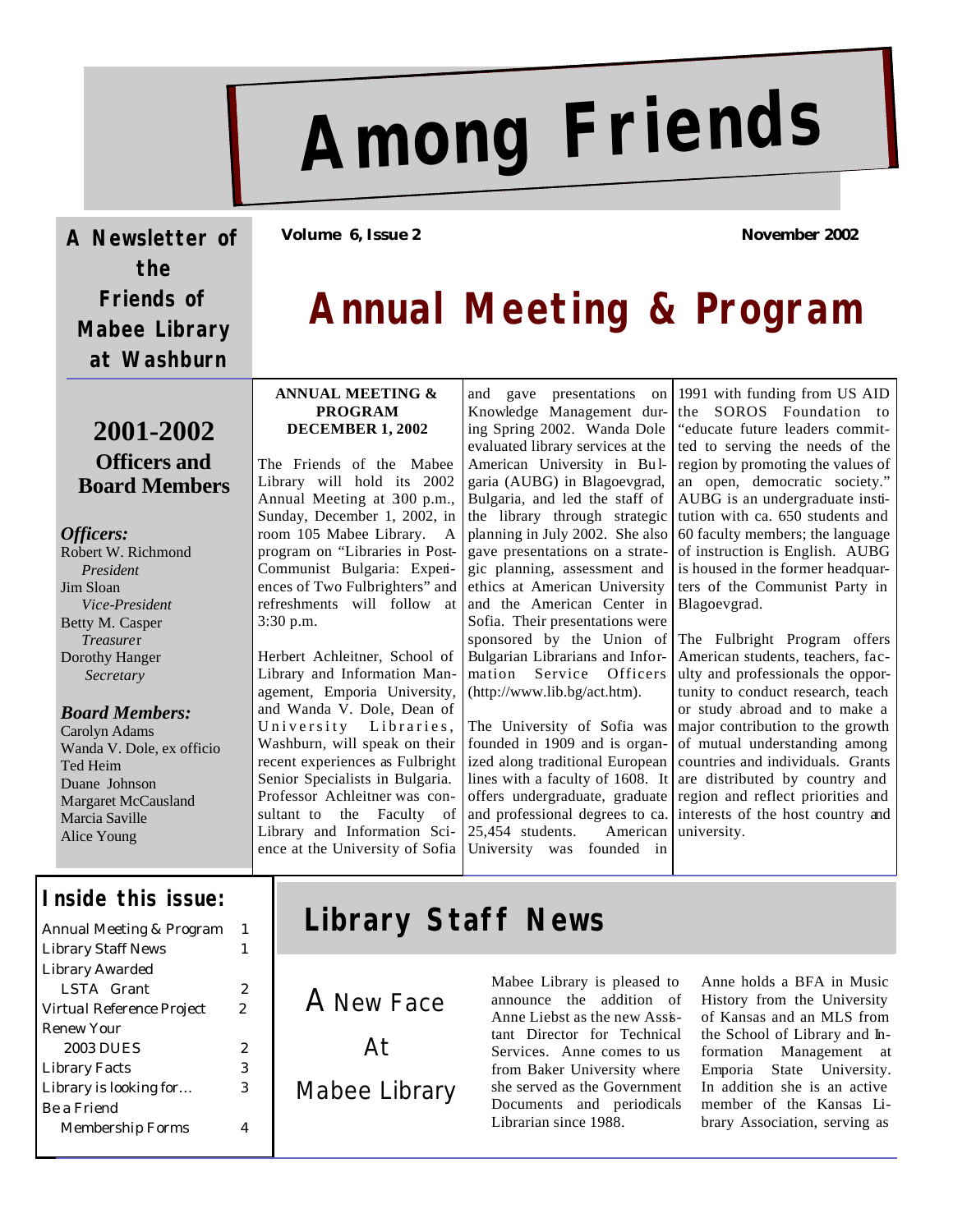the chair for various round tables, as well as participating in the development of Blue Skyways, the library Web portal for the State of Kansas. Anne is also the recipient of the Mountain Plains Library Association Board Choice Award for 2002.

Nationally, Anne has been a member of the American Library Association for eleven years and has served as Webmaster and co-managing editor of the CD-Rom Documentation Project for the ALA-Government Documents Roundtable with the Government Information Technology Committee. In addition she is running for ALA Government Documents Round-table publications chairelect for 2003.

## *Robert W. Richmond*

President of the Friends of Mabee Library, received the American Association for State and Local History's Award of Distinction at the Association's annual meeting in Portland, OR, September 27, 2002. The award, given only fourteen times in the sixty-two year history of the organization, is for "innovation, creativeness, leadership, and service to the history profession." Richmond has been active in the organization for many years and served as its president in 1985-1986.

Î

She also found time to serve on several committees for Baker University, the Northeast Kansas Library System and the Kansas City Library Consortium.

 In addition, Anne has many publications to her credit including an article titled "Racing Towards Tomorrow" published in *Research Strategies* in 1999.

Anne lives in Lawrence and is a firm believer in community participation. She is a member of the Lawrence Youth Symphony, Church Librarian for her church, works with the Wellsville High School Debate Team, and participated in writing grant proposal with the Baldwin Public Library.

A Kansas native, Anne was born and raised in Hutchinson. Anne's husband of 27 years, is an accountant and they have a fifteen year-old daughter who sings and plays the viola.

Anne says that she is glad to have the opportunity to work for Washburn University and Mabee Library. In addition, "I'm excited to be a part of a staff who brings quality service to students, faculty and Washburn staff, as well as the community of Topeka. I believe that I can make a contribution to the Library's mission of lifelong learning."

*by Susan Zuber-Chall*



## *Library Awarded LSTA Grant*

Mabee Library received an LSTA grant from the State Library of Kansas in the amount of \$3,500 for an Ariel workstation. This grant will be used in conjunction with the ARL Interlibrary Loan/Document Delivery Performance Measures Study to evaluate and assess Mabee's Interlibrary Loan/Document Delivery services. The ARL ILL/DD study will provide benchmarking information. Ariel technology transmits over the Internet using both FTP and email protocols to send and receive materials. Ariel will provide the basis for Mabee Librarians to enhance the use of the Internet for online document delivery.

### *Virtual Reference Pilot Project*

WU is participating in KanAnswer, a state-wide Virtual Reference pilot project. Three librarians from Mabee Library will each provide 2 hours "virtual" coverage a week. The project is a 6-month pilot starting January 2003, using LivePerson Software.

*Its time to Renew your 2003 DUES*

#### Page 2 Among Friends and the second second second second second second second second second second second second second second second second second second second second second second second second second second second seco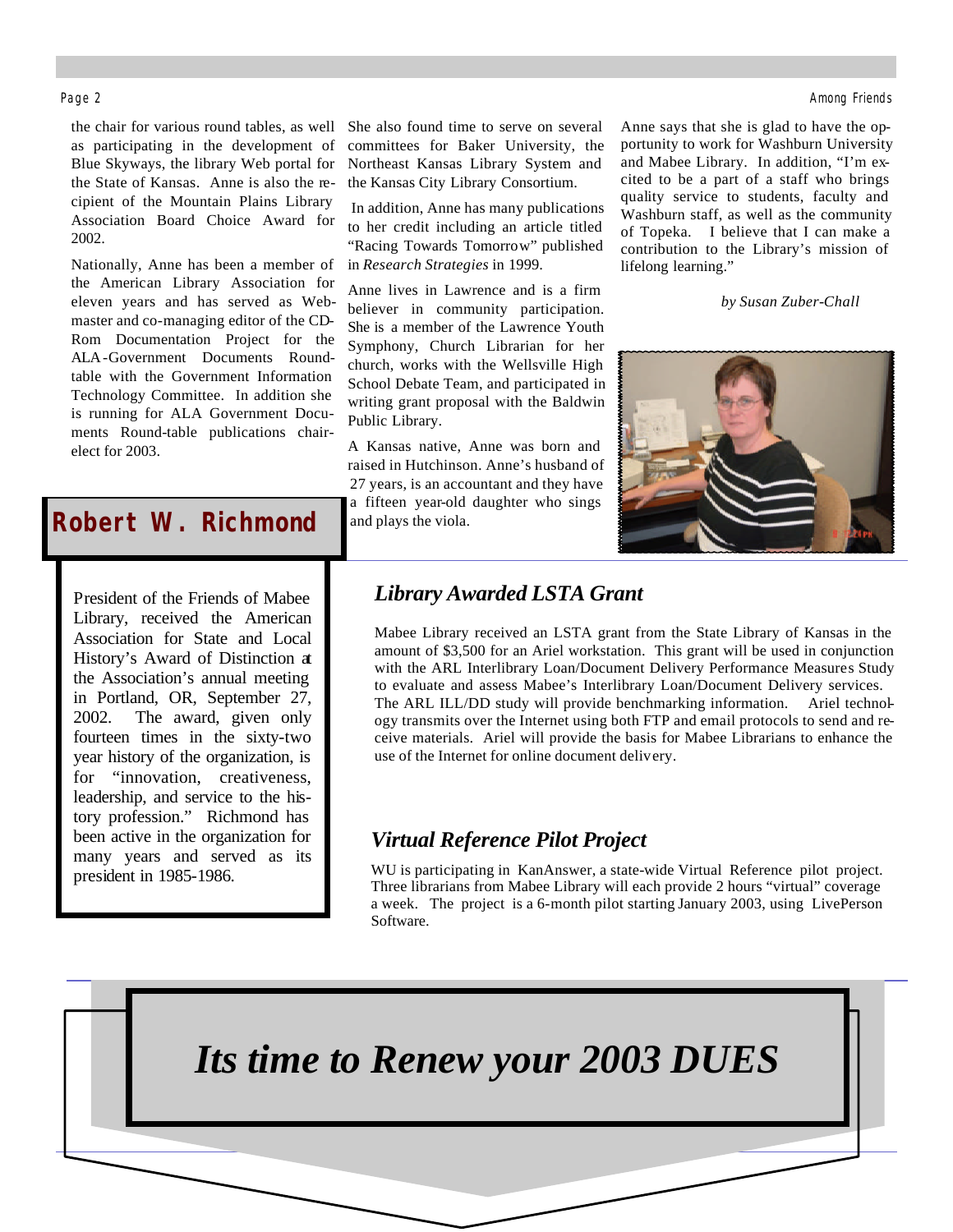Volume 6, Issue 2 Page 3

# *Library Facts, 2001-2002*

#### *Collections*

| Number of volumes 337,394 |  |
|---------------------------|--|
| Number of periodical      |  |
|                           |  |

The Library holds several special collections, including the Washburn University Archives and the William I. Koch History of Art Collection.

#### *Annual Access Services*

| Reference questions answered13,832       |  |
|------------------------------------------|--|
| Items loaned to other libraries4,798     |  |
| Items borrowed from other libraries2.219 |  |

Within the past decade, the Library's collections have been expanded to include many of the latest electronic resources for databases, indexes, and abstracts, which provide access to scholarly literature at the University as well as other institutions.

#### *General Information*

#### *Rankings*

- Fourth largest university in Kansas
	- Endowment is second in the nation among comparable institutions and twenty-first in the nation among all public universities on a per-student basis
	- Ranked in the top ten of Midwestern public Universities in the *US News & World Report's* College Rankings for the third consecutive year

**For more information, visit the Library Gateway at: http://www. washburn.edu/ mabee/**

# *The Library is Looking for………*

- \$ 170.00 Contemporary Women Artists
- \$ 765.00 Dictionary of American History
- \$250.00 Environmental Encyclopedia
- \$ 475.00 Encyclopedia of Drugs, Alcohol & Addictive Behavior
- \$ 775.00 Encyclopedia of Education
- \$ 725.00 Encyclopedia of the Renaissance
- \$ 195.00 Geo-Data  $(3<sup>rd</sup>$  edition)
- \$1,295.00 Grzimek's Animal Life Encyclopedia
- \$ 75.00 Long Road to Freedom: An Anthology of Black Music
- \$2,550.00 Nineteenth-Century Literature Criticism
- \$ 695.00 St. James Encyclopedia of Popular Culture